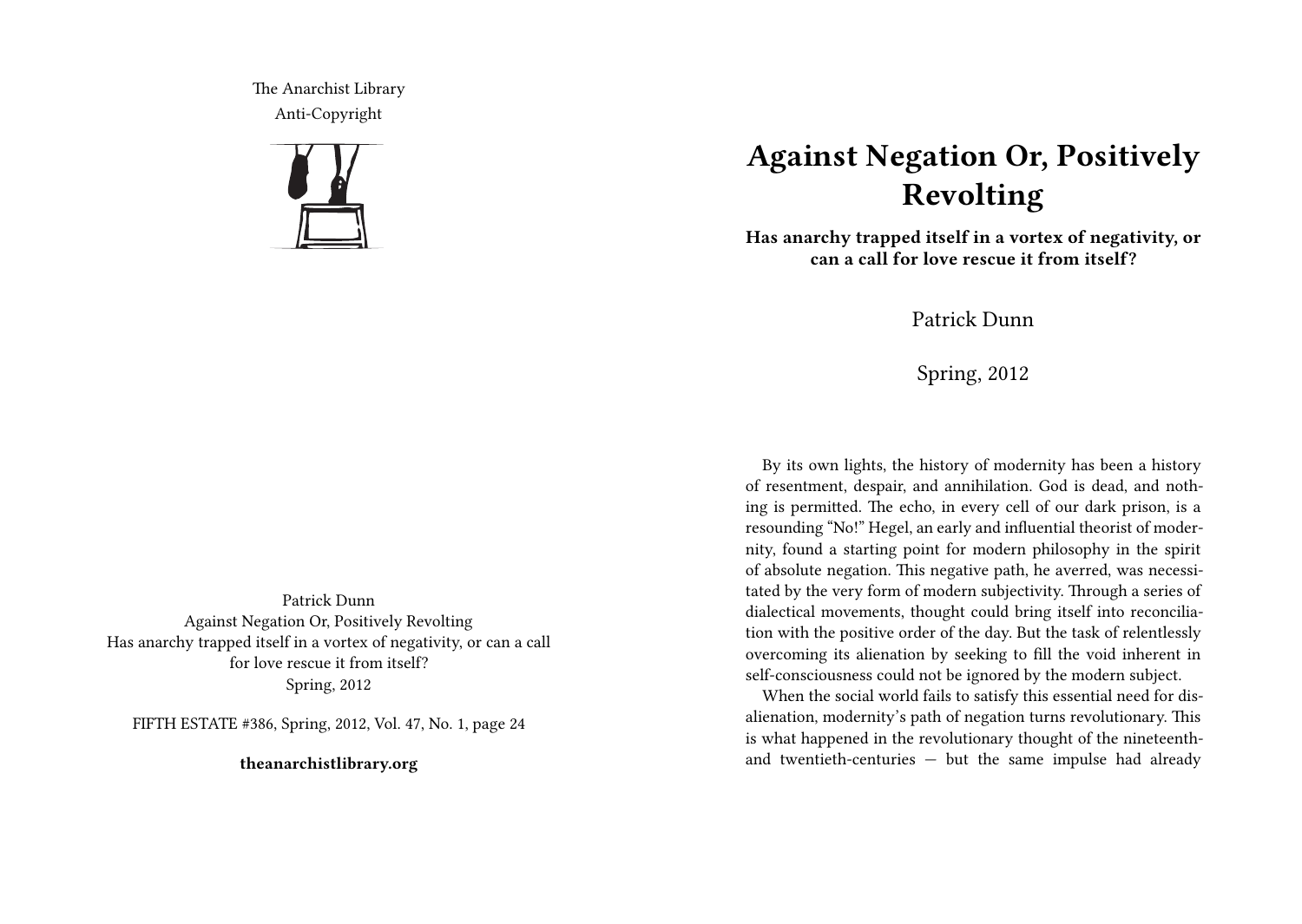found expression in the Radical Reformation, and then again in the thought of Rousseau and his Romantic contemporaries.

Unlike many of these earlier critics of modernity, however, the secular revolutionaries of the nineteenth century, including Marx and Bakunin, regarded the absolute negation of present reality as the only possible path to collective liberation. In this way, the theoretical and eschatological discourses of earlier ages were replaced by a revolutionary rhetoric that was explicitly historical and practical.

In the aftermath of this revolutionary project, it has become increasingly clear that the alienating form of life Marx set out to negate — what he called Capital — has no external boundaries. Indeed, as the globalizing terrors of the past two hundred years have run their course, we have learned that the only kind of negation adequate to the task of confronting modern alienation is total negation.

In short, the negativity at the core of the modern subject, when invested in a radical critique of society, opposes itself to anything and everything that appears as a mediated object. The revolutionary spirit of modernity finally culminates in the nihilistic refrain sung by Groucho Marx (as Quincy Adams Wagstaff) in Horse Feathers: "Whatever it is, I'm against it!"

Whether the "I" in this statement is taken to signify an individual, a class, or a species, the result is the same. That is, the subject of modern thought is not defined by reference to any empirical identity, but by the negative impulse itself — and by the unity of the objective totality to which it is opposed.

As pure negativity, the subject is, perhaps first of all, against itself, against any identification with a determinate object or agency. But it is also against the objects themselves; insofar as any object exists, it implies mediation, heteronomy, unfreedom.

This absolute revolt against objective reality expresses a drive for liberation that suppresses all relationship to otherness; whatever appears as a thinkable object must necessarily be annihilated.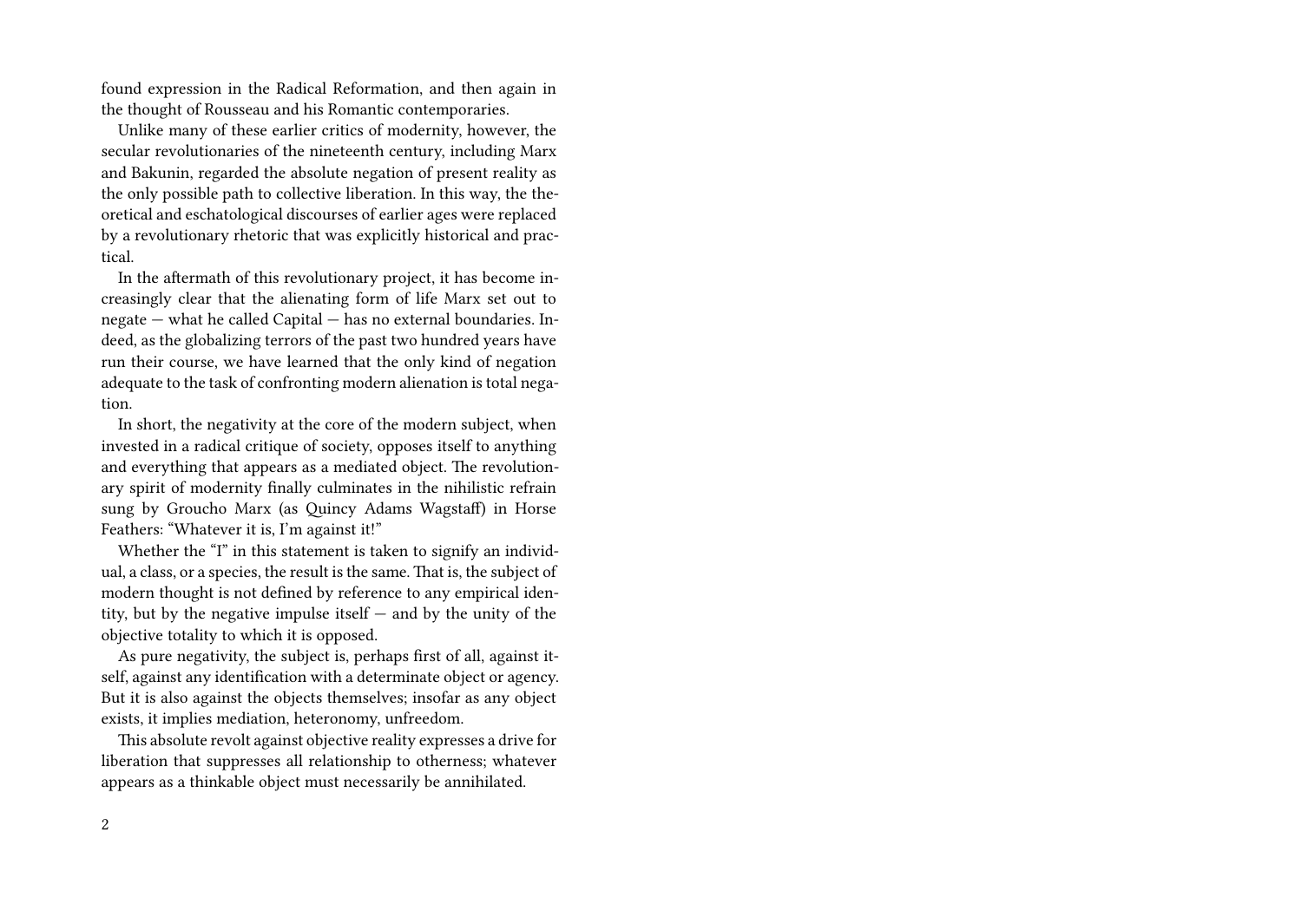was a time when we needed to find our way out of the desert, my friends, we have reached that crossroads.

This is, at bottom, a philosophical ideal of pure freedom, estrangement from which constitutes the basis for the modern revolutionary logic of totality and negation. It is from the reactive standpoint of this ideal that the revolutionary scene of confrontation between subject and object is held in thought.

Like Marxism and millenarianism before it, anarchism is an ideology that seeks to fulfill this logic on the plane of historical practice. Throughout the twentieth century, anarchists have extended the critique of alienation/domination to seemingly insurmountable regimes of social mediation — including such basic institutions as time; language, symbolic thought, and domestication. To this extent, anarchism has emerged as the most resolute embodiment of the modern logic of revolutionary negation. In its most dialectical forms, anarchism constitutes an attempt to actualize the spirit of total negation through a sustained path of collective action.

The problem with anarchism is not, as others have claimed, that it is insincere, that it partakes of absurdities, or that it leads to performative self-contradictions. On the contrary, anarchism suffers from too much sincerity. Or rather, it takes too seriously, and is too willing to believe in, the liberatory promises of eighteenthand nineteenth-century Enlightenment rationality. For it is a quintessentially modern gesture that defines the anarchist project of revolution: the purely negative subject standing in absolute moral judgment against the alien totality.

The logic of this gesture  $-$  the logic of subjectivity, which oscillates between absolute negation and affirmation — corresponds to no possible experience of freedom, or even of alienation. Its only service is to the abstract order of dialectical thought itself.

The origin of this movement of abstraction is fundamentally reactive; dialectical negation begins as a repression, or denial, of forces and potentials that life has set into motion.

Blinded by the gaze of its own totalizing logic, the modern subject closes itself off from the subtle play of connections that exceed its human, all too human categories.